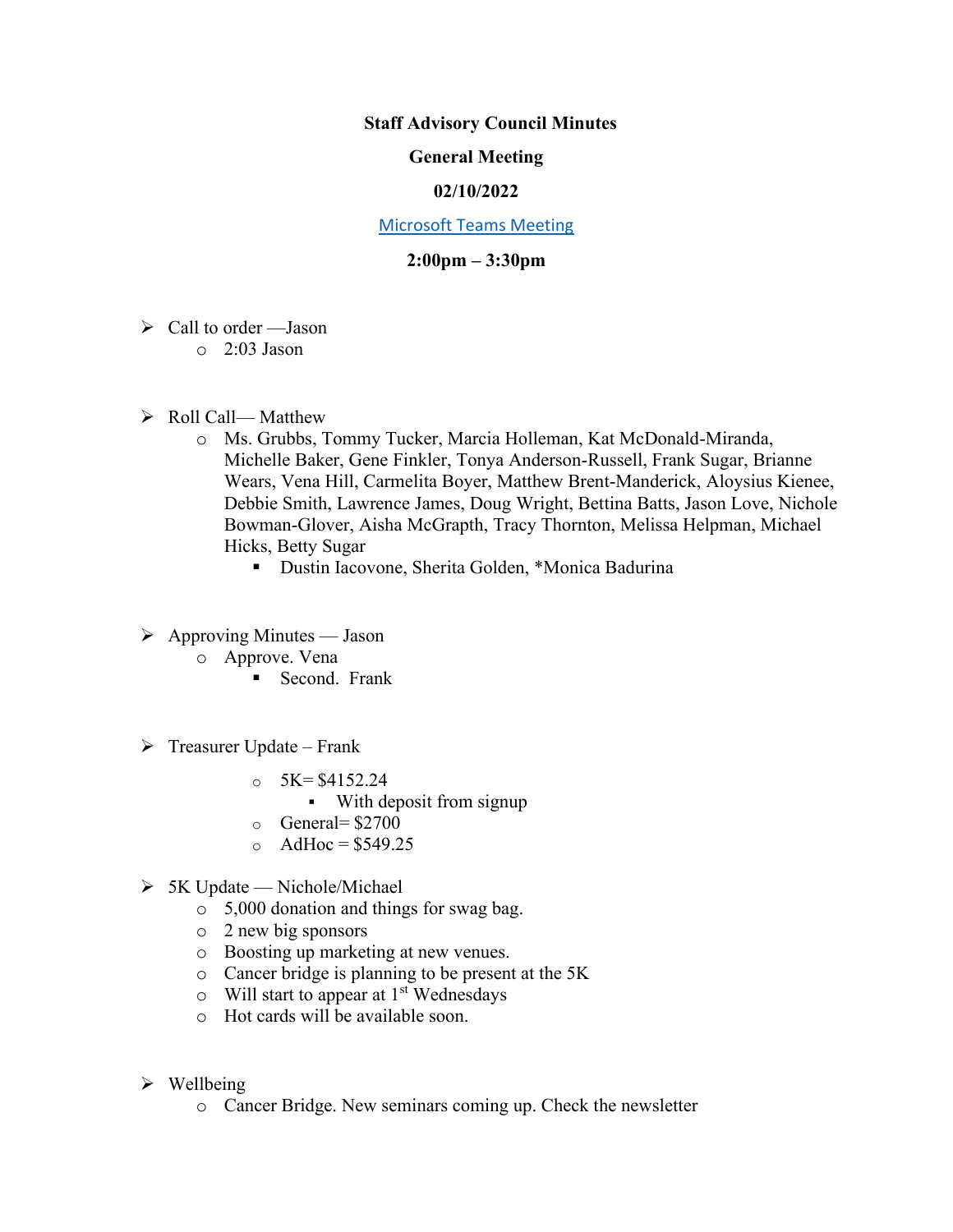# o *Please support Wellbeing activities! Take advantage and share with your coworkers. We are ambassadors for this program as well!*

- ➢ SAC Committees Report Outs Tommy/Kat/Doug
	- o Bylaws- nothing new. Working on getting Bylaws updated.
	- o Communications- Photos for website. Studio is being worked on. Will start taking photos in March. Will have individual thumbnails instead of group photo due to Covid.
	- o Events- Nothing new.
		- Planting the seed for a Spring Welcome back event.
- ➢ Business Case Subcommittee Update Nichole/Kat/Jason
	- $\circ$  Hoping to have done by end of 1<sup>st</sup> quarter.
		- Nichole's group is done. Will send over for review.
		- Kat's group waiting on one more submission.
		- Jason's team has not met but plan on catching up.
- $\triangleright$  Leadership Circles Jason/Kat
	- o SAC will be test pilot with Dr Harrison serving as leader.
	- o Talked to Julie and realized we needed to map this out a bit more.
	- o Form a subcommittee "Planning Group" to dig out details
		- Logistics need to be detailed out.
			- Where, when, who, how, etc.
			- SAC members to facilitate meetings
- $\triangleright$  Shared Governance All
	- o How people serve on extra committees needs to be added into the bylaws.
		- Will have to make sure all committees are accounted.
		- Want to rotate on who is serving.
		- Who gets to serve, how long do the serve, etc.
- $\triangleright$  Achievement Analytics Access Kat
	- o Must go through a training to receive access.
	- o Must be on campus or VMware for access
	- o WILL WORK ON GETTING A TRAINING FOR THE GROUP SET UP.
- $\triangleright$  Open Discussion/Questions All